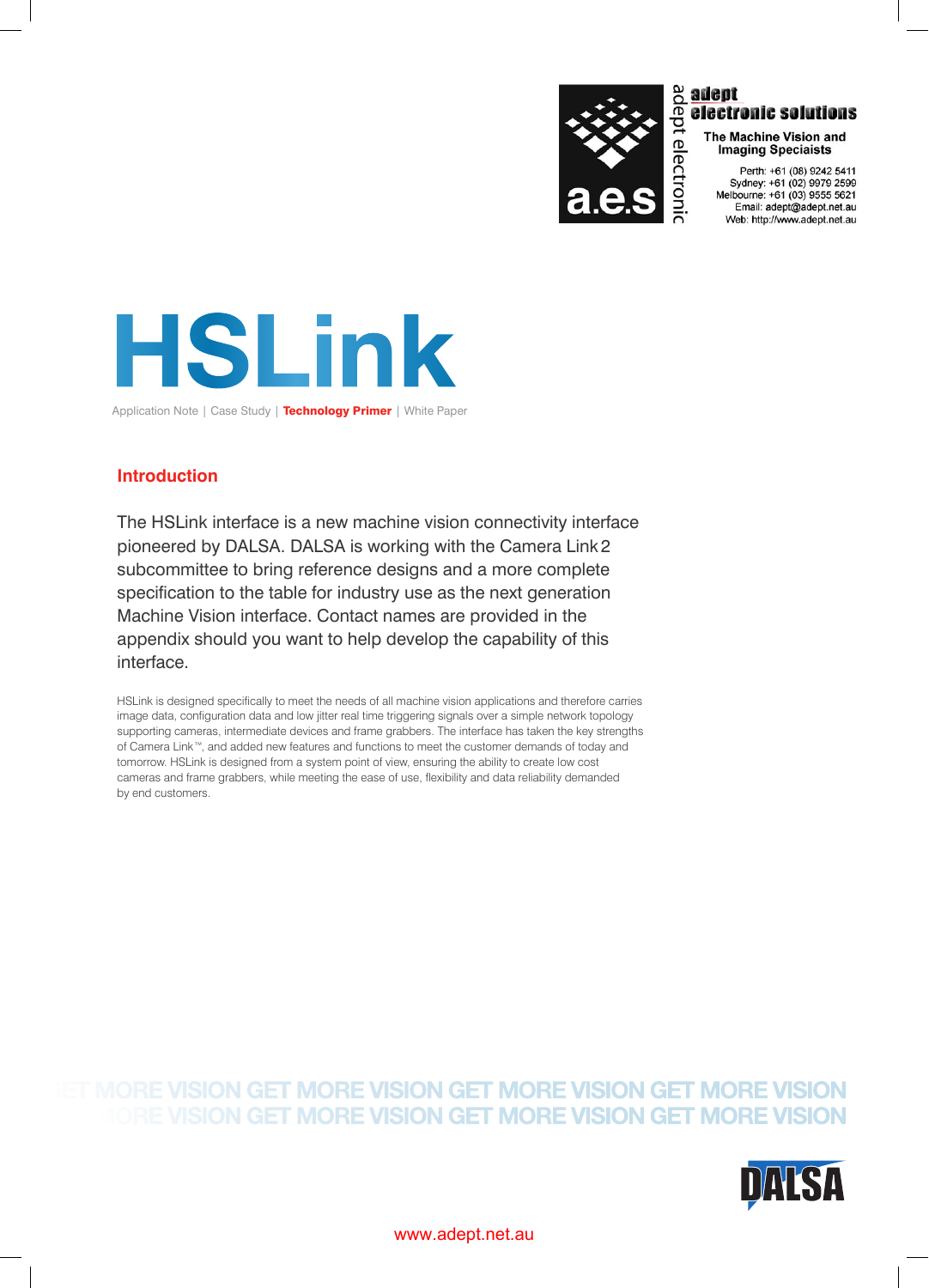

# Features and Benefits of HSLink

- Globally available, off-the-shelf components are used. No license or royalty fees. No chip supply issues.
- Scaleable bandwidths in 300MB/s steps from 300 to 6000 Mbytes/s, 1x to 20x configurations, while maintaining a common and consistent control interface and ease of implementation.
- Camera size is minimized.
	- Interface technology can be integrated into FPGAs rather
	- than requiring a separate IC chip.
	- Power over HSLink is possible.
	- Protocol handles real-time triggering. No need for a separate trigger cable.
- Real-time triggering low jitter of 3.2ns makes HSLink viable for linescan applications.
- Maintains the features of Camera Link, an industry specific connectivity solution, while using broadly-used, off-the-shelf components with development road maps for increased performance. This protocol will have a long service life.
- Lower cost data transmission across all bandwidths.
- Reliable data transmission achieved through redundant trigger codes, hardware resend capabilty, and proven technology. Hardware resend enables minimal buffer sizes suitable for inclusion in FPGAs, ie no external memory required.
- Plug and Play Cameras are GenICam™
- General Purpose I/O are optional and supported on the camera
- Power optimized as the number of lanes needed for data transmission scales as necessary. Friendly to the environment.
- Data Forwarding Low cost distributed image processing.
- Open development with feedback solicited and incorporated into improving the interface.
- Reference designs available to reduce implementation times.
- Designed to ensure longevity in the marketplace. Expected lifecycle is 10-20 years.

## Functional Block Diagrams

To gain a better understanding of HSLink, Figure 1 provides an overview of HSLink topology from a camera perspective, and Figure 2 provides an overview of HSLink from a framegrabber perspective. Most of the discussion in this primer focuses on the camera perspective because the framegrabber perspective is very similar and uses the same technology but in reverse order.



*Figure 1 – Topology of HSLink from a Camera Perspective*



*Figure 2 – Topology of HSLink from a Framegrabber perspective*

As seen in both diagrams the HSLink IP Core takes in input signals that the machine vision industry understands from the CameraLink standard. On the camera side, the HSLink IP Core takes these inputs and sends them via GMII (Gigabit Media Independent Interface) and/ or NBI (Nine Bit Interface), and ensures guaranteed data delivery. The PHY (SERDES chip) takes the information it receives, serializes it, and transmits it to the framegrabber via cabling. Depending upon the camera bandwidth the PHY sends the information in three potential formats that we have named NBILink, GMIILink and MixedLink. Each format has its own associated cabling and protocol.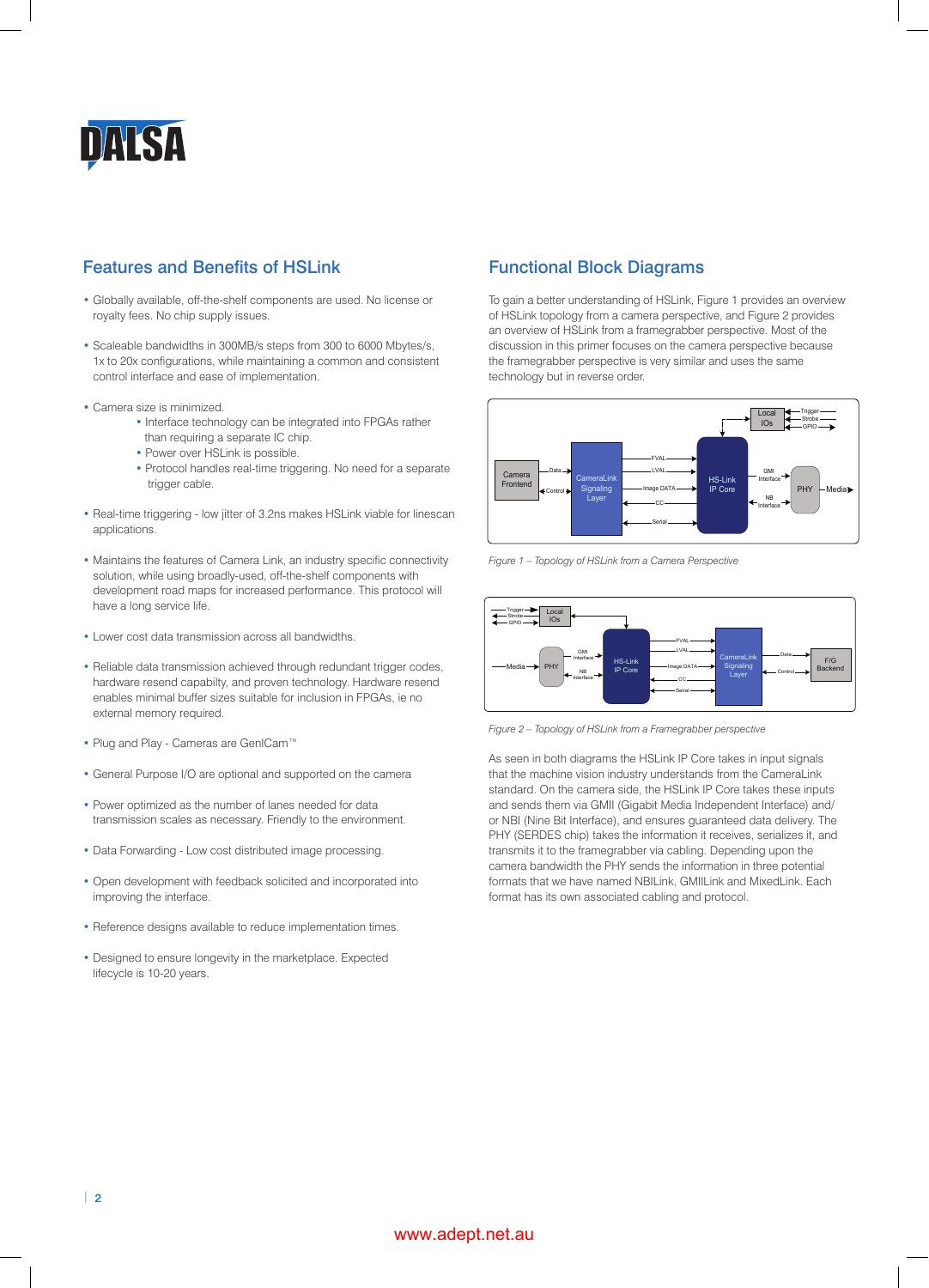# NBILink, GMIILink and MixedLink – Cabling

Cabling is an expensive portion of a machine vision system and HSLink offers scalable bandwidths to keep the cabling costs and size appropriate to the needs of the camera, whether the camera is of high bandwidth or low bandwidth.

Three formats exist in HSLink: NBILink, GMIILink and MixedLink. Each format contains a Control Channel, and one to seven video lane channels. Figure 3, shows the diagram for the Control Channel. The control channel is comprised of one downlink communication channel (Camera to Framegrabber) and one uplink communication channel (Framegrabber to Camera), each of which are capable of carrying 300MB/s of information. The Control Channel is reserved to carry information regarding Trigger, GPIO, Ack/Nack, Command and Idle messages.



*Figure 3 – Control Channel Configuration*

Each video lane has a bandwidth of 300MB/s for carrying image data. As the number of video lanes increases the bandwidth increases proportionally in 300MB/s steps. For simplicity, we'll refer to these steps as x1 (300MB/s – one video lane) to x7 (2100MB/s – seven video lanes). Solutions beyond x7 are currently open for discussion and are not considered part of this primer. To minimize cabling hardware, where appropriate the downlink communication channel of the Control Channel includes video along with Trigger, GPIO, Ack/Nack, Command and Idle Messages. To better understand the differences between NBILink, GMIILink and MixedLink, we'll start with the GMIILink.

GMIILink uses off-the-shelf, multi-sourced, CX4 cable which provides eight differential pairs for use. Two of these differential pairs are used for the Control Channel. A minimum of three differential pairs have been defined as video lanes. This number can increase to six by using up all eight differential pairs in the CX4 cable. Thus, the GMIILink covers bandwidths from 3x to 6x. Figure 4, shows the GMIILink configuration.



The NBILink represents the lowest bandwidth options of x1 and x2, and thus requires the lowest cost cabling. To minimize cable needs, the NBILink combines video with the downlink Control Channel. Thus, only two physical connections are required in the cable hardware. At time of print, the connector/media for NBILink is under review, but for the x1 version both coax (RG59 x2) and Infiniband (IBx1) cables are options. In either case, these cables can carry power thereby enabling a single compact cable solution for ever-shrinking cameras and micro-camera heads. For the x2 version two Infiniband cables are proposed or three coax. Figure 5, shows diagrams of NBILink x1 and NBILink x2.



*Figure 5 – NBILink x1 and x2 Configurations*

Like NBILink, the MixedLink optimizes cable hardware by combining video with the downlink communications channel of the Control Channel. Thus, MixedLink provides a x7 solution on the same CX4 cable as GMIILink. Figure 6, shows the MixedLink configuration.

| MixedLink (X7) |                          |                                |  |  |  |
|----------------|--------------------------|--------------------------------|--|--|--|
|                | Control Plus Video       |                                |  |  |  |
| <b>Camera</b>  | Channel                  |                                |  |  |  |
|                | Video                    |                                |  |  |  |
|                | Video                    |                                |  |  |  |
|                | Video                    | <b>Frame</b><br><b>Grabber</b> |  |  |  |
|                | Video                    |                                |  |  |  |
|                | Video                    |                                |  |  |  |
|                | Video                    |                                |  |  |  |
|                | Cable:<br>CX4. 3.125Gbps |                                |  |  |  |

*Figure 6 – MixedLink configuration*

The current proposal is to run HSLink at a fixed 3.125 Gbps, thus ensure you purchase CX4 cables capable of handling this speed. The 3.125Gbps balances cost, throughput, transmission distance, power and simplifies the network discovery process.

*Figure 4 – GMIILink Configuration*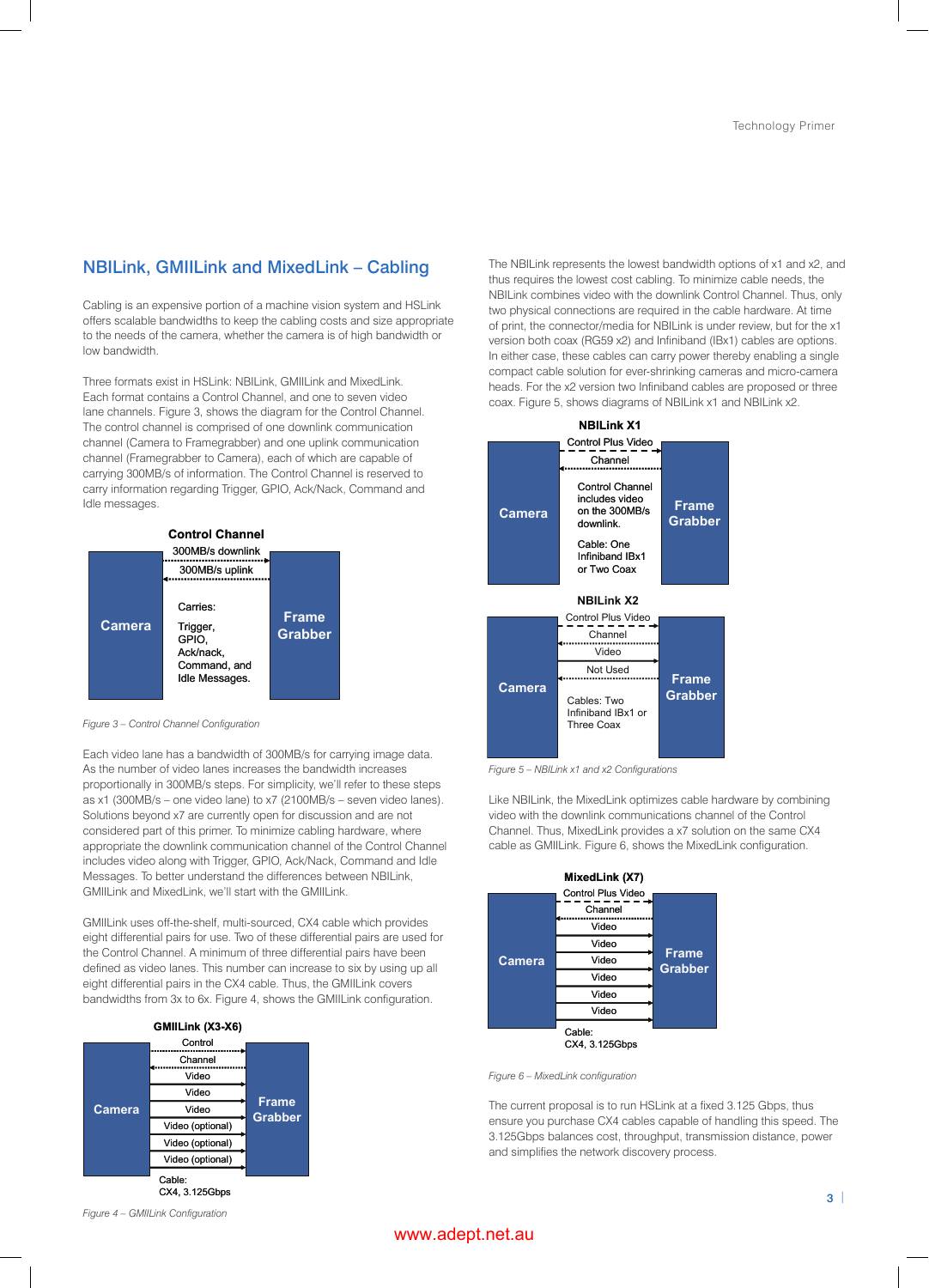

# Transmission Distance

Transmission distance and data reliability is a limitation and concern for Camera Link. HSLink improves upon both aspects. The CX4 copper cable solution, as specified by 10 GigE Ethernet, achieves 15 meter distances. Laboratory testing by DALSA has proven 20 meters is possible, and one IC vendor found 40 meters was possible. For those applications needing further transmission distance, HSLink is easily converted to fibre optic as it is 8b/10b coded and is suitable for direct conversion to fibre.

# The PHY (Serdes)

HSLink uses Serdes IC chips (The PHY) that are widely available from multiple vendors. The Serdes chips serialize and deserialize the information sent between cameras and framegrabbers using proven 8b/10b encoding technology. To reduce IC chip count, the Serdes function can be incorporated into the latest mid tier/low end FPGAs without the need for external devices, enabling extremely small camera implementations. Also, IC and FPGA vendors continue to invest in 8b/10b technology, improving serial bit rates and power consumption for the foreseeable future. The HSLink protocol has been designed to take advantage of the upcoming improvements in Serdes technology. The Serdes IC chip is capable of handling both NBI and GMII protocols simultaneously for information exchange with the HSLink IP Core.

## 8b/10b encoding introduction

HSLink is built on proven 8b/10b data encoding technology. This encoding technology is the foundation of protocols known as PCIe, Gigabit Ethernet, 10-GigE, Infiniband, Fibre Channel, Serial Rapid I/O, CPRI and others. These protocols span the computer and telecommunication industries and enjoy large economies of scale and the associated large investments from IC vendors to improve the physical layer. HSLink is a protocol designed to meet the unique real time, extreme bandwidth range, and data reliability requirements of machine vision. As HSLink is designed for machine vision, no extra overheads are incurred and unique features of the protocol reduce the vision system design costs.

8b/10b is a method that converts 8 data bits into 10 bits that are transmitted serially. Of the 1024 patterns that are available, 256 are defined data patterns and an additional 12 patterns are defined as control words or Kcodes. These patterns have  $a +$ /- image known as the disparity. Essentially the disparity signifies if the pattern has 6 or 4 '1' bits in the 10 bit pattern. The motivation for adding the extra 2 bits for transmission is that it enables:

- 1) DC balance, which makes data recovery easier after long transmission lines.
- 2) Clock Recovery, ensures there are sufficient edges in the serial stream to enable the receiver to find the data clock and recover the serial bits that were sent.
- 3) Kcodes are unique patterns that enable the receiver to find the byte boundaries or other low level tasks. Most physical layer devices (phy) use the pattern known as K28.5 as the byte alignment pattern. Kcodes are also used at the protocol level to signal events like start of message, end of message.
- 4) The encoding/decoding method uses 2 small look up tables and is very cost effective.

# Kcodes and Message Types

The afore-mentioned protocols all use the Kcodes, or control words, in different ways and each Kcode carries a different meaning in each protocol. Generally there is the concept of a start of packet, end of packet and idle characters. HSLink has chosen the idle Kcode that is most commonly used by the available phys today for byte alignment, ensuring machine vision companies have a wide number of vendors to choose from for implementation. Other available Kcodes are used to signify the start of a message type. Currently HSLink supports the following message types in priority order:

| <b>Priority Level</b> | <b>Message Type</b>    | <b>NBI K-code</b> |
|-----------------------|------------------------|-------------------|
| First priority level  | <b>Trigger</b>         | K <sub>28.2</sub> |
| Second priority level | <b>GPIO</b>            | K <sub>28.4</sub> |
| Second priority level | Ack/Nack / Data Resend | K <sub>29.7</sub> |
| Third priority level  | Video                  | K27.7             |
| Fourth priority level | Command                | K28.6             |
| Fifth priority level  | Idle                   | K28.5             |

*Table 1 – Priority Levels and NBI K-Codes*

# HSLink IP Core

The HSLink IP Core is responsible for interfacing with the PHY and ensuring the correct information is sent between the framegrabber and camera. The essential functions of the HSLink IP Core are: priority management of the K-codes, data and trigger error handling and packet handling, as shown in Figure 7.



*Figure 7 – System Diagram of HSLink IP Core*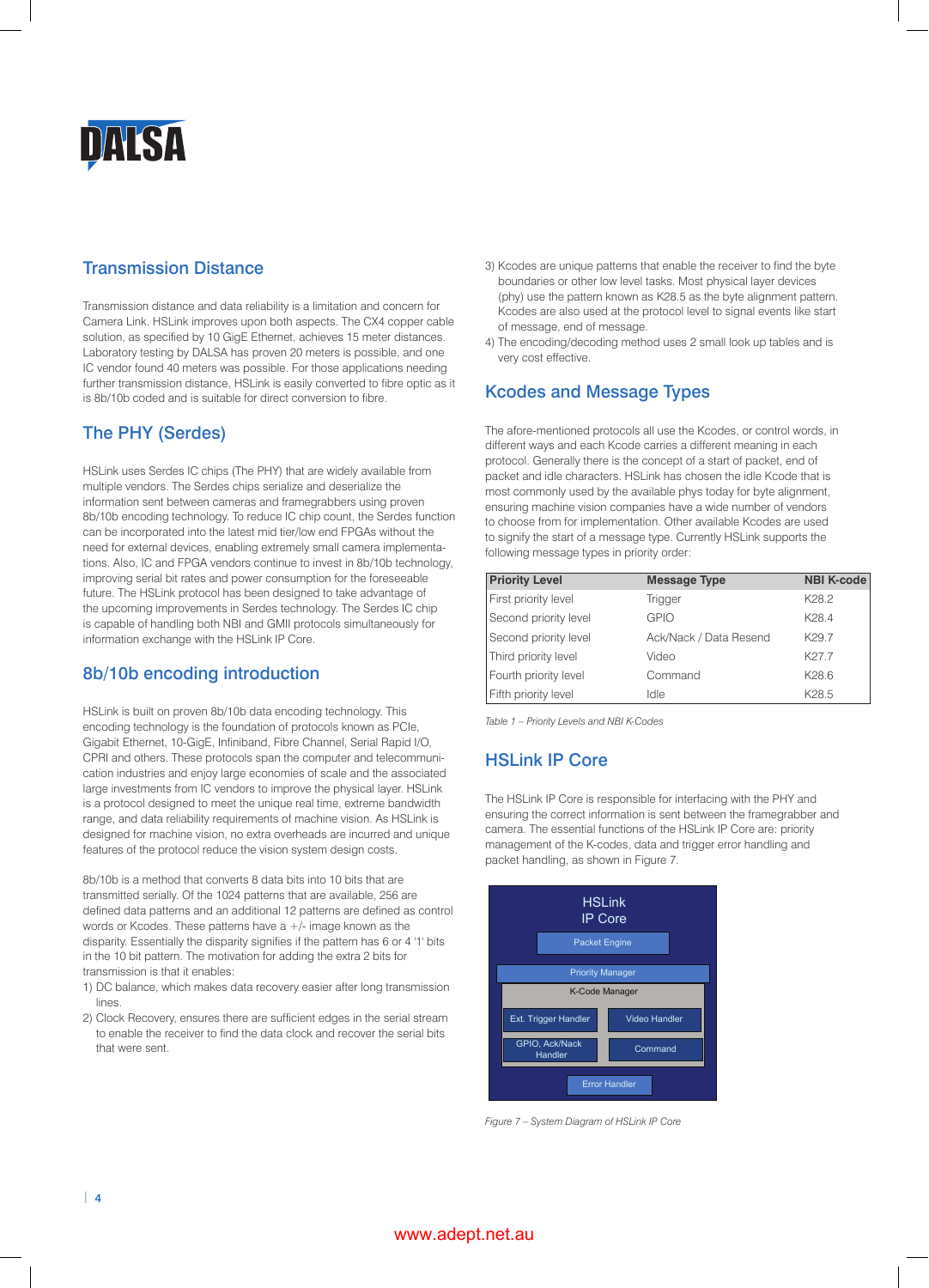## Priority Technology

The priority level of the message types is defined by the HSLink interface requirements and implemented by the HSLink packet engine arbitrator technology. The message priorities are shown graphically in Figure 8.



*Figure 8 – Message priorities*

HSLink uses a priority interrupt and continue packetization technology that maximizes the transmission bandwidth. The first-level priority technology achieves triggering jitter of 3.2ns and the second -level priority, GPIO messaging, achieves an uncertainty ranging from 3.2ns to 300ns depending on the trigger mode and other occurring activity. This 2nd level priority performance level is far superior to any available protocol today and will continue to outperform any generic computer based protocols since this level of performance is not needed by those industries. HSLink is designed to meet the high speed line scan trigger needs and high speed area trigger needs of tomorrow, today. The triggering and real time control capability make HSL ink unique and will continue to be an advantage it brings into the future. Micro head cameras are possible with this technology as no extra trigger circuitry/connector is required in the cameras. HSLink is designed for a simple network, where it would be possible to install an I/O box and achieve real time control of peripheral devices from the frame grabber, or camera, such as LED strobes or air jets.

#### Data and Trigger Reliability

HSLink is targeted at critical customer product inspections where data errors can't be tolerated. To meet this need, the protocol has been designed to tolerate single bit error events at the rate of 10<sup>-12</sup>, a typical specification for a PHY device. HSLink uses different methods to achieve reliability based on message type. The real time messages must be delivered without error the first time; there is no time to do a resend. The Trigger, GPIO, Ack/Nack are only a few bytes long and use 2 of 3 vote logic to overcome single bit errors. That is to say, all the bytes in the message are sent 3 times and the receiver considers the message to be received correctly when 2 of the 3 bytes are in agreement. The longer command and video messages use a CRC and data resend methodology to achieve data reliability.

A key feature for HSLink, which again enables low cost, small size, low power and simpler camera designs, when compared to software based protocols, is the hardware initiated video resend request. The real time error detection and request limits the amount of memory needed in the camera to successfully service a data resend request. Modern FPGAs easily accommodate the 4 rows of memory and the dual port feature of the memories simplifies the design of the resend memory controller.

# CRC Calculation

The HSLink protocol is designed to support 1x to 20x or more data lanes real time. Traditional computer methods would require that the data be sent as one packet across all the lanes, ie a really wide and fast pipe. However, HSLink simplifies the approach and recognizes the limitations of FPGA implementation by calculating the CRC on a per lane basis, reducing the CRC calculation bandwidth to the 1x bandwidth of 312.5 Mhz which is easily achievable in the lowest speed grade of StratixII™, Virtex5™, or the highest speed grade of the Cyclone 3™. Newer generation FPGAs should be equally capable. Again HSLink simplifies implementation of bandwidth migration for the machine vision industry over the alternate approaches.

#### HSLink – Protocol

Two basic protocols are used within HSLink to address the wide range of camera and image processing needs in the machine vision industry, and to enable implementation with existing hardware today. The first protocol is called the NBI protocol and defines the protocol used in the Control Channel. It also handles video in low bandwidth implementations, such as NBILink, and in MixedLink. The Control Channel, which uses NBI protocol, is common amoungst all three Link types: NBILink, GMIILink and MixedLink. The second protocol is called the GMII protocol and is used on the GMIILink configuration of the CX4 connector. This variant is designed to support low cost image processing through the data forwarding capability to 5 slave frame grabbers. Additionally, the Control Channel of the GMIILink provides a bidirectional 300MB/s communication channel between slaves and the master framegrabber. See the Data Forwarding Configuration later in this primer. The Mixed protocol adds video information to the control channel of the GMIILink variant to maximize the video bandwidth on the single cable. Table 2 summarizes the link names and protocols used.

| <b>Link Name</b> | <b>Typical</b><br>Configuration<br>(Bandwidth) | Camera Control Video Shared<br>Channel<br>Protocol | with Control<br>Channel | Video Lane<br>Protocol |
|------------------|------------------------------------------------|----------------------------------------------------|-------------------------|------------------------|
| <b>NBILink</b>   | X1 - X2                                        | <b>NBI</b>                                         | Yes                     | <b>NBI</b>             |
| <b>GMIILink</b>  | $X3 - X6$                                      | <b>NBI</b>                                         | No                      | GMII*                  |
| MixedLink        | X7                                             | <b>NBI</b>                                         | Yes                     | GMII*/NBI              |

*\* GMII protocol enables low cost data forwarding*

*Table 2 – Summary of Link names and associated protocols.*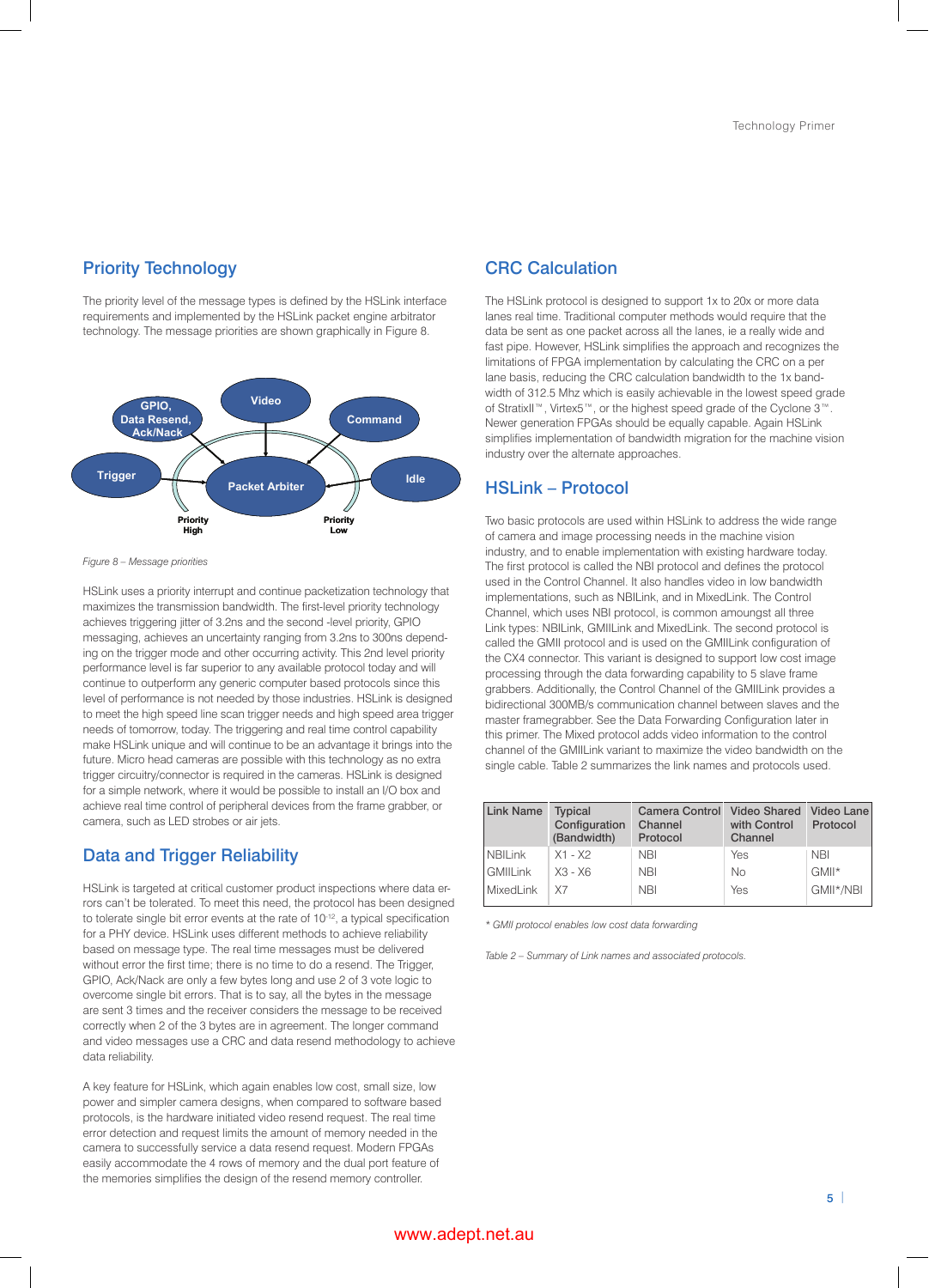

# NBI (Nine Bit Interface) Protocol Overview

This protocol provides the command and low jitter trigger capability found in all HSLink variants. In lower bandwidth configurations this channel also carries video data. It derives its name from the interface to the physical layer device (PHY). The nine bits consist of 8 bit data and a K-code flag. The protocol has complete control over the K-codes and as such has designated specific Kcodes to start specific message types.

A key requirement for this channel to operate is that the camera must frequency lock to the frame grabber clock thereby enabling the low jitter trigger to be transferred from one end of the cable to the other end. This technique is used in the CPRI protocol found in cell phone base stations and enables the framegrabber FPGA to receive data from many cameras without the concern for the limited number of FPGA clock nets.

# GMII (Gigabit Media Independent Interface) Protocol Overview

The GMII protocol defined in HSLink is based on the GMII protocol foundation that was developed for GigE applications. It defines the start kcode, stop kcodes and the idle sequence that is implemented by the phy. The HSLink GMII protocol defines the number of preamble bytes, the header, the video data format, the CRC and the minimum number of idle bytes to support data forwarding to 5 slave framegrabbers.

This data forwarding is possible because GigE is designed to support small frequency variations at each end of the cable, and therefore the off the shelf phys include rate matching fifos. Additionally most off-theshelf phys are able to loop the data that was received to the transmitter. These 2 features are used to advantage in the GMIILink as the cable bandwidth is asymmetric and the unused transmitters in the frame grabber are put to use by forwarding the data to a connector connected with a slave frame grabber.

## NBI Packet Design

HSLink packet designs are tailored to the message types and are designed from the system perspective, keeping implementation costs low with today's technology.

- Packet segments are padded out to 32 bits. This simplifies the migration to higher speed serdes technology in the future as the 10 Gbps devices of today present a 32 bit wide interface.
- Specific Kcodes signify the start of a message. This makes it easy to steer the information to the intended function.
- No End of Packet Kcode is used. This enables a simple interrupt and continue priority engine and reduces packet overheads as messages are either a known length or include the number of bytes in the header.
- Packet Start Phase concept is used to simplify transmitter/receiver design. All messages except trigger, begin at the Packet Start Phase. The idle pattern is used to transmit the Packet Start Phase and is a key protocol feature that enables simple receiver design in terms of priority decoding and handling random bit errors in the link.
- Real time messages use triple redundant sending and a 2 of 3 majority vote in the receiver to tolerate single bit errors.
- Longer messages such as command or video use CRC and data resend techniques to handle bit errors.
- GMII video lanes include sequential packet ID used to detect dropped packets caused by single bit errors.
- Self contained video lanes includes header and CRC per lane, enabling real time CRC calculation for 1 to 20 lanes.
- Messages of higher priority interrupt lower priority messages, but messages of the same priority wait for the completion of an "in transit" message.

# Trigger Packet

Real time triggering is key to a successful machine vision link. HSLink achieves 3.2ns of jitter from one end of the cable to the other with today's technology. This level of performance is sufficient for the next 5 to 10 years and it is possible that FPGA fabrics will be able to run at 625 MHz in the future, thereby improving (reducing) the jitter without any change to the protocol.

HSLink triggering is built upon the concepts used in Camera Link but extends Camera Link and offers 8 standard triggering modes. This triggering flexibility ensures that camera needs are met now and into the future and standardized trigger definition enables ease of end customer use. The trigger packet is of the form.





*Figure 9 – Trigger Packet*

# GPIO Packet

The GPIO is a 2nd level priority packet and is used to send a signal level from one end of the cable to the other. Considering the GPIO packet uses the Control Channel running at 300MB/s, with HSLink GPIOs become suitable for real time control applications or for selecting camera operating modes that change row by row for line scan or frame by frame for area array. The status of these lines is returned with the video to help coordinate with the FG in applications such as on the fly windowing.



*Figure 10 – GPIO Packet*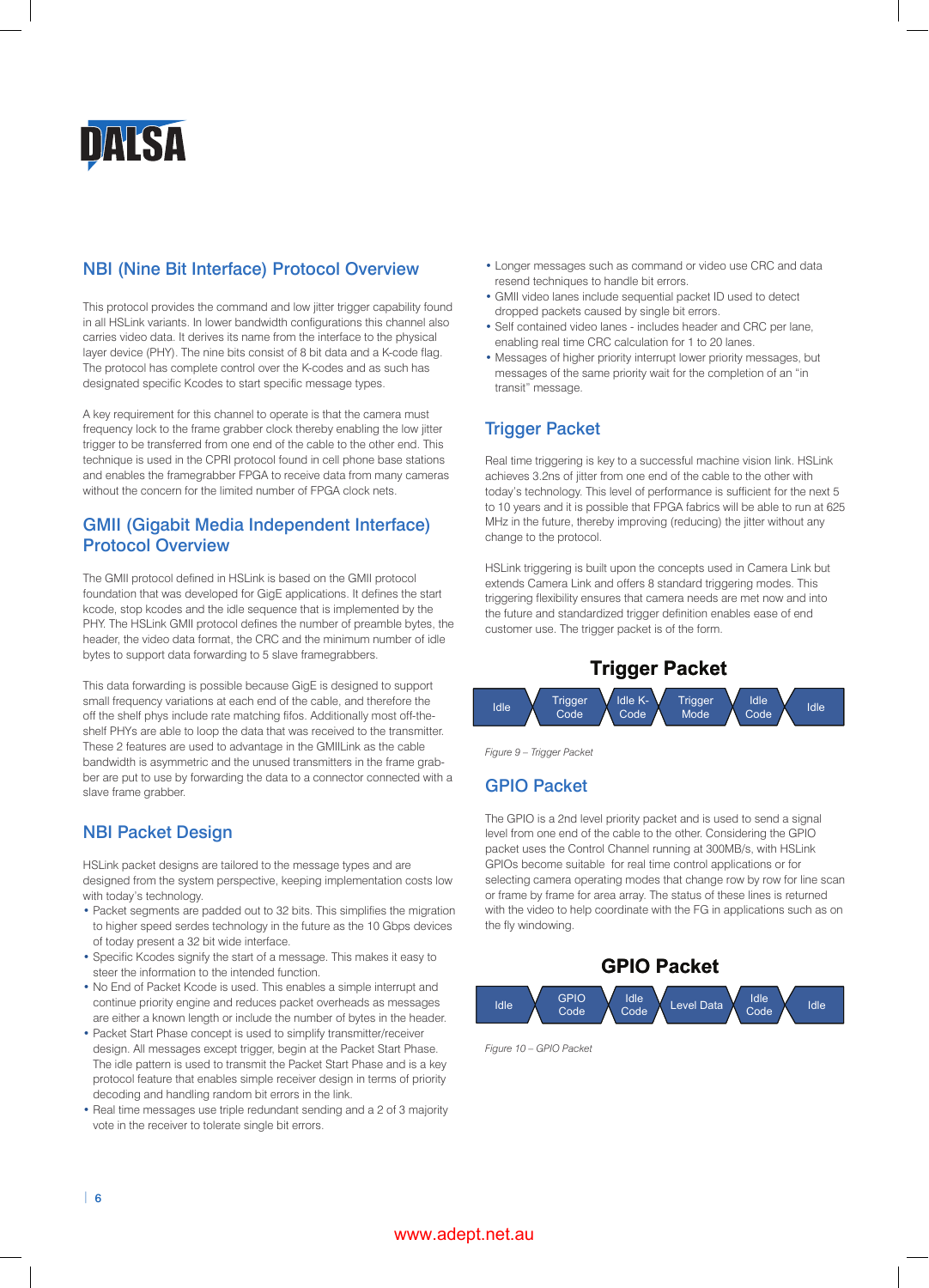## Ack/Nack/Video Resend Packets

These 2nd level packets are used to acknowledge Control Channel communications and perform the flow control operation for the Control Channel. Included in this group of messages is the video resend request packet. Flow control for the Control Channel is needed because the HSLink communication bandwidth can be as high as 300 MB/s. This packet type has the form shown below.



*Figure 11 – Ack/Nack Packet*

#### NBI Video Packet

Like Camera Link, the video data is "pushed" into the frame grabber. That is to say the frame grabber is responsible for keeping up to the camera, which minimizes the amount of memory needed in the camera head, reducing the system costs and head size.

The data presentation on the link is well defined to reduce the complexity of data reorganization and simplify frame grabber design and power on discovery process.

This is a third level of priority in the NBI protocol and shares the lane with command, GPIO and trigger information. The NBI video packet has form shown below.



*Figure 12 – NBI Video Packet*

#### GMII Video Packet

Similar to the NBI Video Packet, the GMII video data is "pushed" into the frame grabber.

The data presentation on the link is well defined in order to reduce the complexity of data reorganization and simplify frame grabber design and power on discovery process.

The GMII video packet is used to send video data from the camera to the framegrabber over dedicated video data lanes. The GMII start and stop Kcodes are inserted by the phy. The 16 preamble and minimum 16 idle bytes are defined by HSLink to support upto 5 slaves. The machine vision specific header is added after the preamble and uses a redundant data technique to ensure that the header is received correctly. CRC is used to detect errors in the data. The HSLink IP Core requests a data resend should an error in either the header or data be found.



*Figure 13 – GMII Video Packet*

The following graph shows the protocol efficiency for the GMII video packet. The NBI video packet is slightly more efficient.



*Graph 1 - GMII Protocol Efficiency*

#### Command Packet

The command packet has 4th level priority. It is used to send information to the camera/frame grabber like the serial link in Camera Link. As the protocol is designed to support intermediate devices between the camera and frame grabber, there is the need to include a target address. The network architecture supported by HSLink is very simple in order to keep the addressing overheads small and the software support for the network easy to implement. Also, HSLink supports the camera initiating a communication with the framegrabber. The Packet is represented below.

**Command Packet**



*Figure 14 – Command Packet*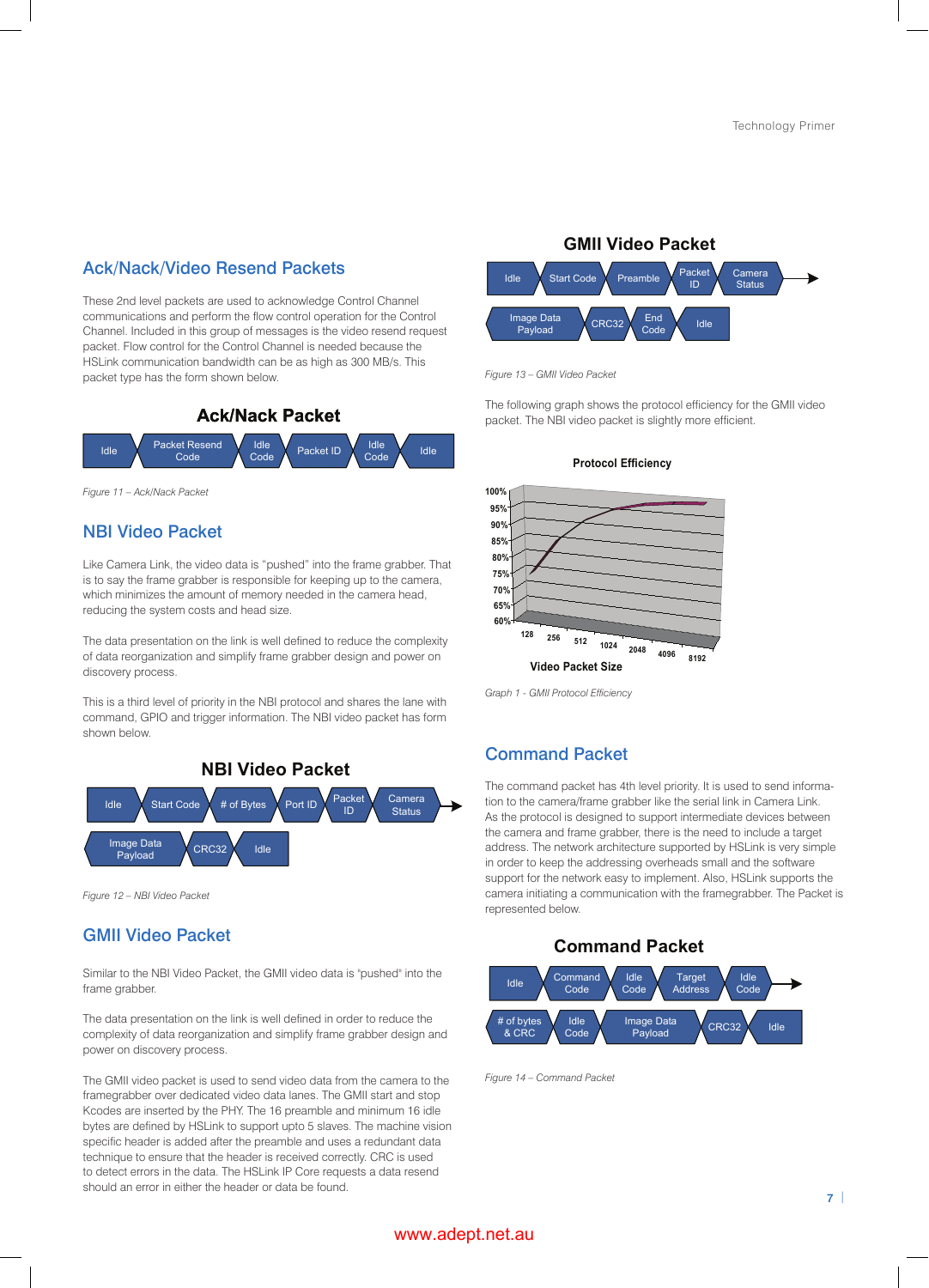

# Idle Set

Idle sets are inserted anytime there is no useful information to transfer. The GMII video data lanes have Idle sets that are inserted by the PHY and require a minimum clock count between packets. The NBI idle sequence is a set of 4 bytes which consists of 3 K28.5 characters and a configuration byte. All NBI packet starts are phased to a 4 byte boundary except the trigger which can start at any phase for reduced jitter. This technique is used to simplify the receiver design. The configuration byte includes HSLink revision and if the device is a master/hot standby, camera or intermediate device. Setting the configuration byte to zero resets the far-end link receiver. The following drawing shows the NBI Idle packet format.

# Data Forwarding

HSLink recognizes that data transmission is only part of the system requirements and has been architected to support multiple parallel processing nodes. The NBI protocol and data presentation makes possible the splitting of an image into vertical stripes splitting out the data lanes to multiple 1x framegrabbers. The MixedLink or GMIILink mode is used when the entire image is to be forwarded to each processing node. This forwarding of data is accomplished with the addition of a connector and short cable, ie low cost. The following figure illustrates data-forwarding where 6 framegrabbers are used to process the imaging data from one (very fast) camera.

#### HSLink Data Forwarding Topology



Image Path  $GMII = 1800MBytes/s$ Mixed Mode = 2100MBytes/s

# *Figure 17 – Data Forwarding Configuration*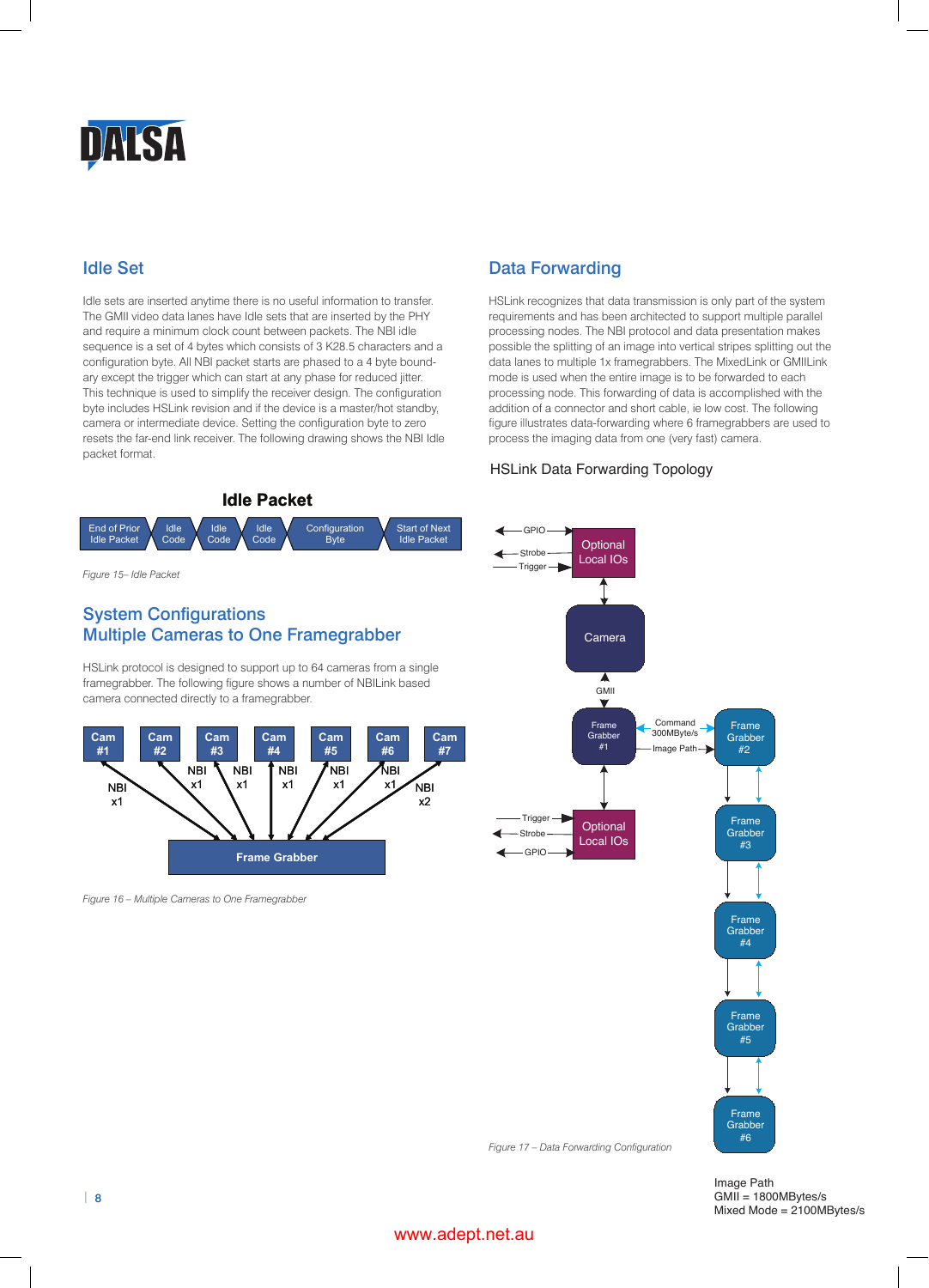#### Intermediary Devices

The protocol is designed to support intermediate devices installed between a camera and frame grabber. The functions offered by this intermediate device might include a GPIO box, data concentrator or data replicator for high reliability systems. The protocol is designed to support up to 64 cameras from a single frame grabber. The figure below shows a 2 to 1 concentrator application. This flexibility meets the needs of most machine vision systems.



*Figure 18 – Intermediary Device Example*

## HSLink Comparison to Other Interfaces

HSLink is designed to be an upgrade for Camera Link, enabling smaller, lower cost cameras and frame grabbers, connected over simple network topologies found in the machine vision market. HSLink enables very high camera bandwidths on a single cable and offers a low cost data forwarding mode to reduce image processing costs. Data reliability has been a key design requirement for HSLink and hardware resend simplifies camera design. The key concepts of Camera Link have been migrated to HSLink with improved capabilities with a goal of achieving a plug and play experience.

The following table compares HSLink against Camera Link, GigE,10GigE and CoaXpress which are implementable today. Future standards such as USB 3 or higher speed Firewire, or consumer/ computer video standards lack some of the triggering and data resend capabilities needed for reliable inspection systems. Some information regarding the capabilities of CoaXpress was not available at the time of print. It is known that the phy used in CoaXpress is currently single sourced and the technology can not be integrated into an FPGA.

HSLink is ideal for the camera designer at any bandwidth because it delivers to the customer a small imaging head, reliable and low cost data transmission technology, and ease of use with standardized triggering and GenIcam compliance. Camera manufacturers can differentiate their product by adding external GPIO connectors, or add other image processing features within the camera. Power dissipation and cost are minimized by the asymmetric bandwidth and the ability to add bandwidth in 300 MB/s increments.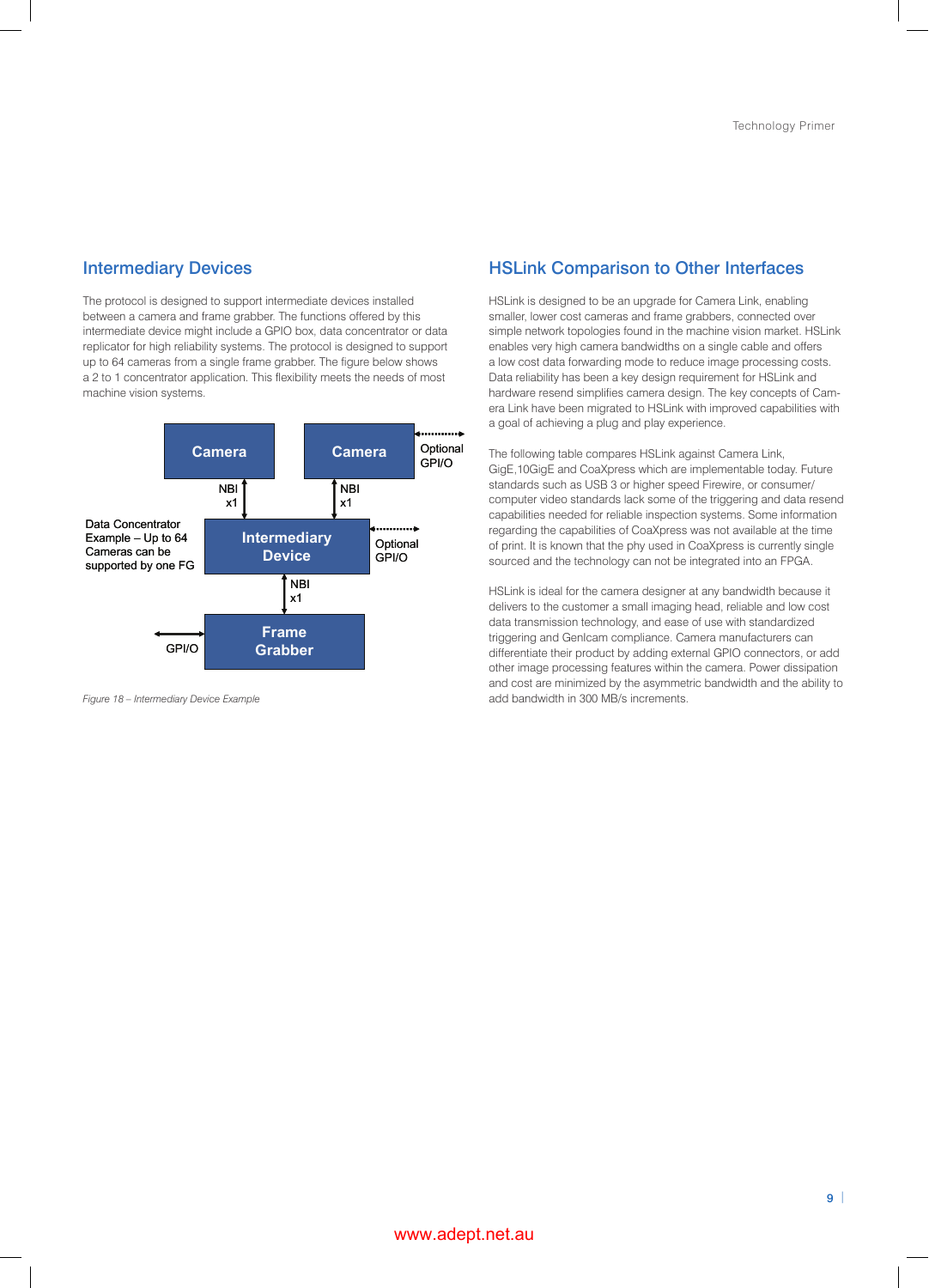

| Feature                                                  | <b>HSLink</b>                                                                             | <b>Camera Link</b>                                   | 10GigE                                         | GigE                                                          | <b>CoaXpress</b>                            |
|----------------------------------------------------------|-------------------------------------------------------------------------------------------|------------------------------------------------------|------------------------------------------------|---------------------------------------------------------------|---------------------------------------------|
| <b>Bandwidth</b>                                         | 6000MB/s                                                                                  | 850MB/s                                              | 1200MB/s                                       | 100MB/s                                                       | 1.200MB/s                                   |
| <b>Scaleability</b>                                      | NBI 1x-300MB/s,<br>and multiples<br>GMII/Mixed-<br>upto 2100 MB/s<br>in steps of<br>300MB | Lite 150MB/s.<br>Base 255MB/s,<br>Medium<br>510MB/s. | $4x - 1200$<br><b>Multiples</b>                | Multiple of<br>100MB/s with<br>additional<br>connector/cable. | 1x-300 MB/s<br>and multiples of<br>300 MB/s |
|                                                          |                                                                                           | Full 680MB/s,<br>Full 850MB/s+                       |                                                |                                                               |                                             |
| <b>Trigger</b>                                           | 3.2ns jitter                                                                              | 0 ns jitter                                          | 1us IEEE1588<br>(special hardware<br>required) | 1us IEEE1588                                                  | 12ns jitter                                 |
| <b>Distance</b>                                          | 15m on CX4                                                                                | 10 <sub>m</sub>                                      | $15m-CX4$                                      | 100m- Cat 5e                                                  | 105 m                                       |
|                                                          | 80m on RG59                                                                               |                                                      | 100m-Cat7                                      |                                                               |                                             |
| <b>Fibre Optic</b>                                       | <b>Yes</b>                                                                                | <b>No</b>                                            | CX4-Yes                                        | <b>No</b>                                                     | <b>No</b>                                   |
| Number of<br>Cameras from<br>1FG                         | 8-1x cameras                                                                              | 2(4)                                                 | $\overline{c}$                                 | $\overline{4}$                                                | 5                                           |
| <b>High Speed</b><br><b>Camera Control</b><br>(CC) Lines | 8                                                                                         | $\overline{4}$                                       | 0                                              | $\Omega$                                                      | $\Omega$                                    |
| <b>Network Support</b>                                   | Yes- 64 Cameras                                                                           | <b>No</b>                                            | Yes                                            | Yes                                                           | <b>No</b>                                   |
| Data Forwarding/<br>Replication                          | Mixed and GMII<br>modes and/or via<br>Data Replicator                                     | Via Data<br>Replicator                               | Via Hub and<br>broadcast<br>message            | Via Hub and<br>broadcast<br>message                           | Data Forwarding<br>via Data<br>Replicator   |
| <b>Com Channel</b>                                       | 300 MB/s                                                                                  | 1MB/s                                                | 1200MB/s                                       | 100MB/s                                                       | 2.1MB/s                                     |
| Integrate phy into<br><b>FPGA</b>                        | Yes                                                                                       | Yes                                                  | Yes, CX4                                       | <b>No</b>                                                     | <b>No</b>                                   |

*Table 3 – HSLink Comparision to Other Interfaces*

 $\overline{\phantom{a}}$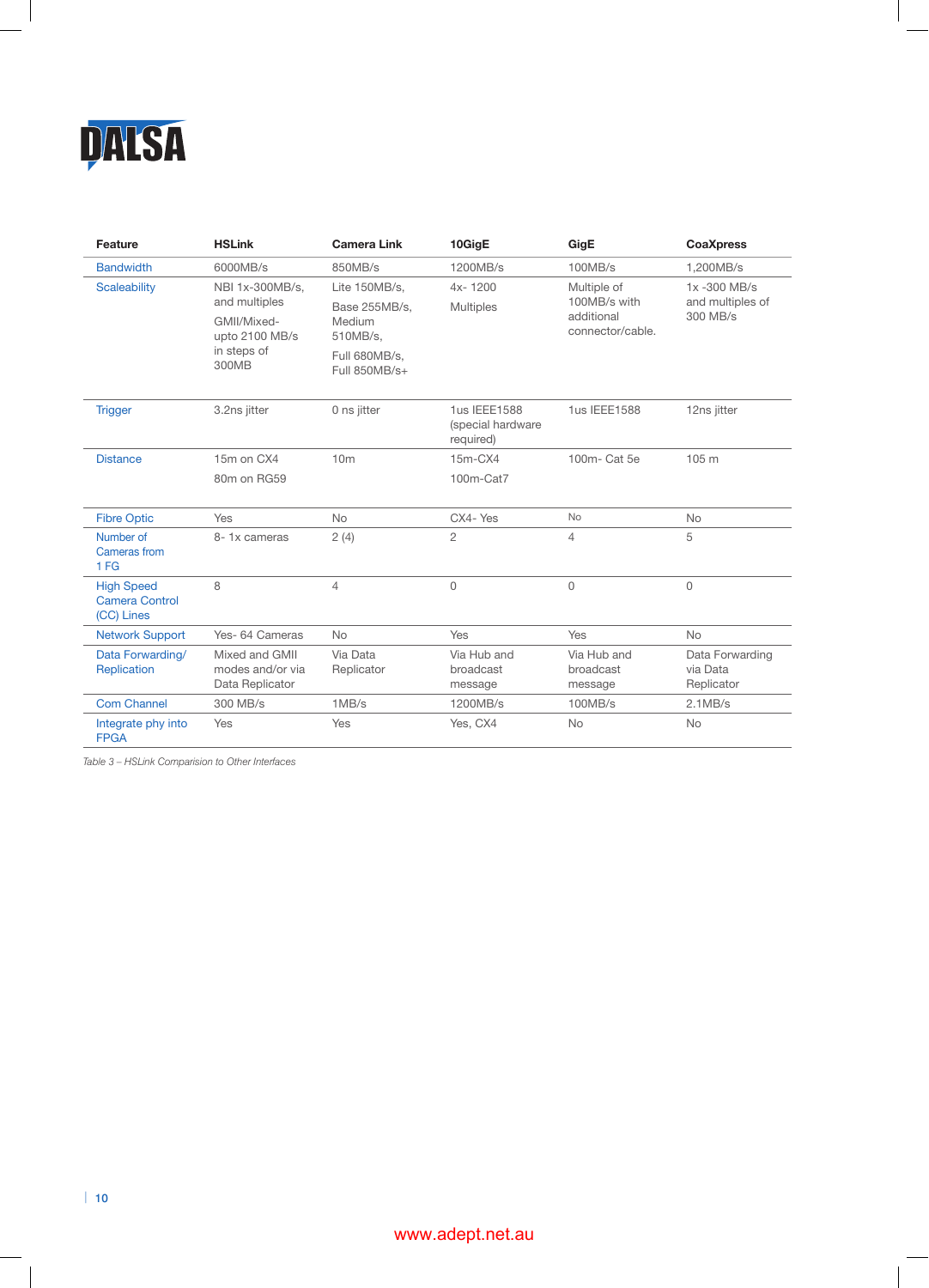## Appendix A – Contact Names

If you have any questions or feedback on HSLink, or any corrections on questions on this primer, please direct these to:

Mike Miethig R&D Camera Development Manager DALSA Digital Imaging 605 McMurray Road, Waterloo, ON, Canada N2V 2E9 Tel: +1 519-886-6001 ext: 2130 email: mike.miethig@dalsa.com www.dalsa.com

# Appendix B – Terminology

Control Channel – Two wire pairs forming a bidirectional communcation channel.

Lane – A single wire pair forming a unidirectional data path used for video data.

Link – A collection of one control channel and 0 through 20 video lands. There is only one control channel per link and it can support video data in some variants.

KCodes – The 8b/10b coding standard supports 256 data codes and 12 control characters or Kcodes. The control characters are used to signify packet start, channel idle, or other message events while other characters are used by the PHY chips to maintain link operation.

8b/10b Data Encoding – See 8b/10b encoding introduction section.

CRC – Cyclic Redundancy Check - See CRC calculation section.

NBI – Nine Bit Interface – See NBI (Nine Bit Interface) Protocol Overview section.

GMII – Gigabit Media Independent Interface – See GMII (Gigabit Media Independent Interface) Protocol Overview section.

SERDES - A serializer/deserializer is an integrated chip (IC) the converts parallel data into serial data and vice-versa. Multiple SERDES chips are commonly housed in one IC.